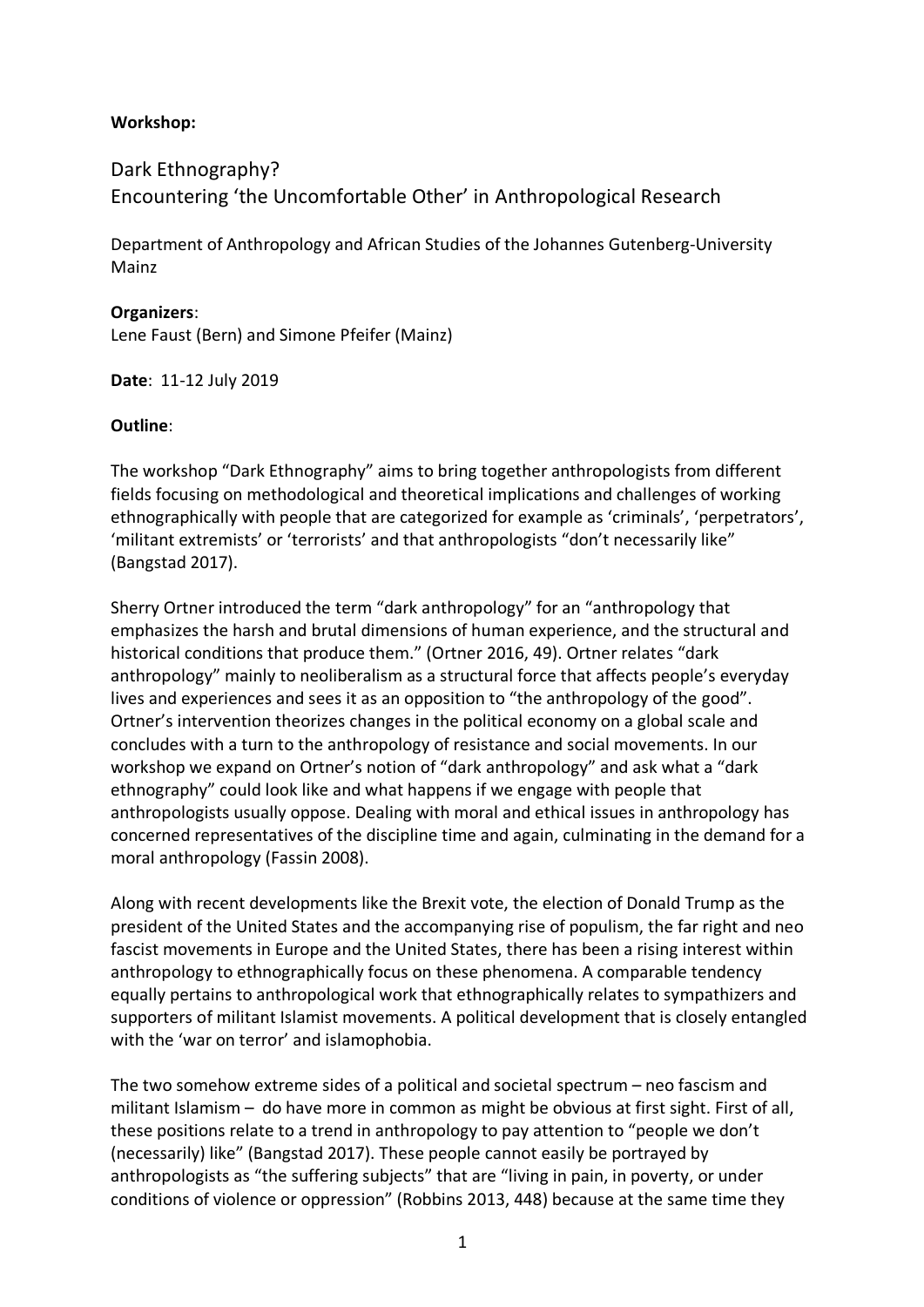might be deeply involved in the exertion of violence and oppression, many contemporary anthropologists advocate against. Therefore, the relationships of anthropologists and the people they work with become ethically and morally highly charged and are part of complex relationships within a politically contested field.

Secondly, the positionality of the researcher in this highly contested environment becomes even more relevant. It is not only especially difficult to enter these ethnographic fields where building trust highly depends on the protection of the interlocutors' privacy and security (Hemmingsen 2011; de Koning, Bartels, und Koning 2014) but also the processes of inclusion and exclusion are highly politicized and contested in public debates (de Koning, Bartels, Koning 2014, 2011).

Thirdly, reflexivity in ethnographic writing is highly connected to emotional dimensions of the researcher's experience in the field and can be influenced by moral and ethical tensions. Devereux underlined the importance of taking into consideration fears and irritations of the researcher as main starting point in the process of data analysis (Devereux 1967). Especially for anthropologists who work in highly contested fields, self-positioning as anthropologist, questions of possible "contamination" due to closeness to the field and ways of ethnographic writing can lead to great challenges (Shoshan 2015).

We invite papers that deal with (but are not limited to) the following questions:

- How can one access politically contested, militant or dangerous fields? What are the consequences of working in such a field relating to the researchers but also the interlocutors' security?
- How can researchers reflexively position themselves during fieldwork and the process of ethnographic writing?
- How do we deal with writing about our interlocutors as complex personalities not reducing them to specific or single valuation categories?
- What are specific ethical and moral challenges, for example also when anthropologist become involved in political and legal processes?
- Whose morals? Who is allowed to self-define and who decides what or who is good, bad, or dark?

We invite junior and senior anthropologists and researchers from related disciplines working ethnographically in the field of "dark ethnography" to join our workshop.

Please send a title and paper abstract of no more than 300 words, and a short bio (150 words) to lene.faust@anthro.unibe.ch and pfeifer@uni-mainz.de.

The deadline for abstracts is 15<sup>th</sup> of October 2018. Accepted abstracts will be notified by 15<sup>th</sup> of November 2018. We intend to publish the contributions of the workshop and are reaching out to possible publishers at the moment.